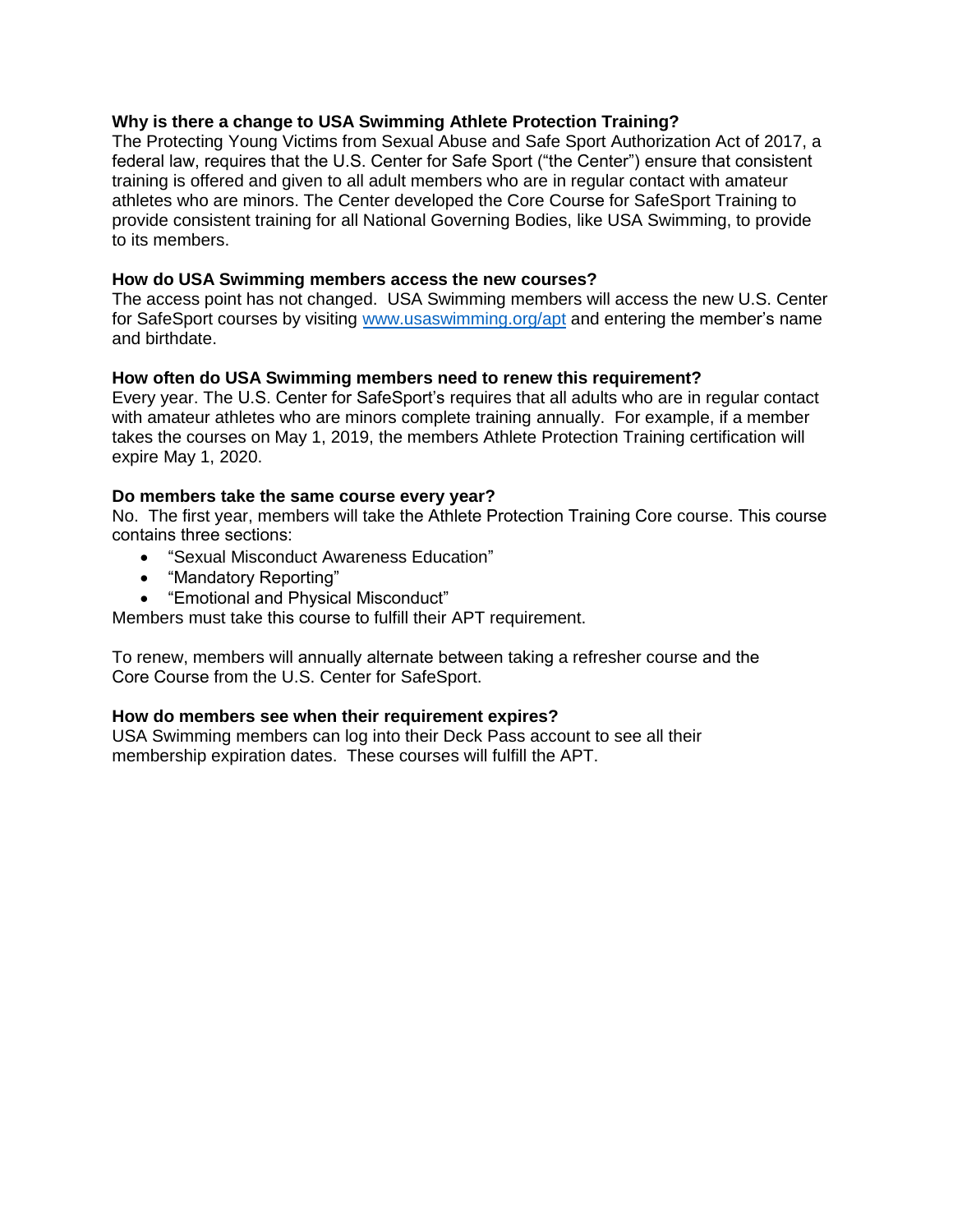#### **I'm having trouble moving through the course. What do I do?**

To move through the main part of the courses, use the arrows on the bottom right of the course slide.

| <b>MENU</b>                                   | Default User                                                                                                                                                                                                                                                                                                                            | SEXUAL MISCONDUCT AWARENESS EDUCATION | HELP <sup>2</sup>            |
|-----------------------------------------------|-----------------------------------------------------------------------------------------------------------------------------------------------------------------------------------------------------------------------------------------------------------------------------------------------------------------------------------------|---------------------------------------|------------------------------|
|                                               |                                                                                                                                                                                                                                                                                                                                         |                                       |                              |
| introduction<br><b>Disclaimer</b>             |                                                                                                                                                                                                                                                                                                                                         |                                       |                              |
|                                               |                                                                                                                                                                                                                                                                                                                                         |                                       |                              |
| <b>Disclaimer</b>                             |                                                                                                                                                                                                                                                                                                                                         |                                       |                              |
| certification.                                | This training is provided by the U.S. Center for SafeSport. Completing the training results in a course completion<br>record, or "SafeSport Trained." Training completion does not certify individuals or organizations, nor does it provide                                                                                            |                                       |                              |
| Please note:<br>trauma for some participants. | This course contains information about various forms of abuse. The content may be uncomfortable or trigger                                                                                                                                                                                                                              |                                       |                              |
|                                               | If you have personally experienced sexual abuse and need help, please contact the RAINN national sexual abuse<br>hotline at 1-800-656 HOPE (4673) or visit rainn.org                                                                                                                                                                    |                                       |                              |
|                                               | The U.S. Center for SafeSport's Minor Athlete Abuse Prevention Policies include exceptions to the Education &<br>Training Policy, which may be made on a case-by-case basis for victims/survivors. Requests may be made direct<br>to the U.S. Center for SafeSport, training@safesport.org, or to the relevant National Governing Body. |                                       |                              |
|                                               |                                                                                                                                                                                                                                                                                                                                         |                                       |                              |
|                                               |                                                                                                                                                                                                                                                                                                                                         |                                       |                              |
|                                               | <b>Sexual Misconduct Awareness</b><br><b>Education</b>                                                                                                                                                                                                                                                                                  |                                       | U.S. CENTER FOR<br>SAFESPORT |
|                                               | Brought to you by:<br>U.S. Center for SafeSport                                                                                                                                                                                                                                                                                         |                                       |                              |
| 77media                                       |                                                                                                                                                                                                                                                                                                                                         |                                       |                              |
|                                               |                                                                                                                                                                                                                                                                                                                                         |                                       |                              |